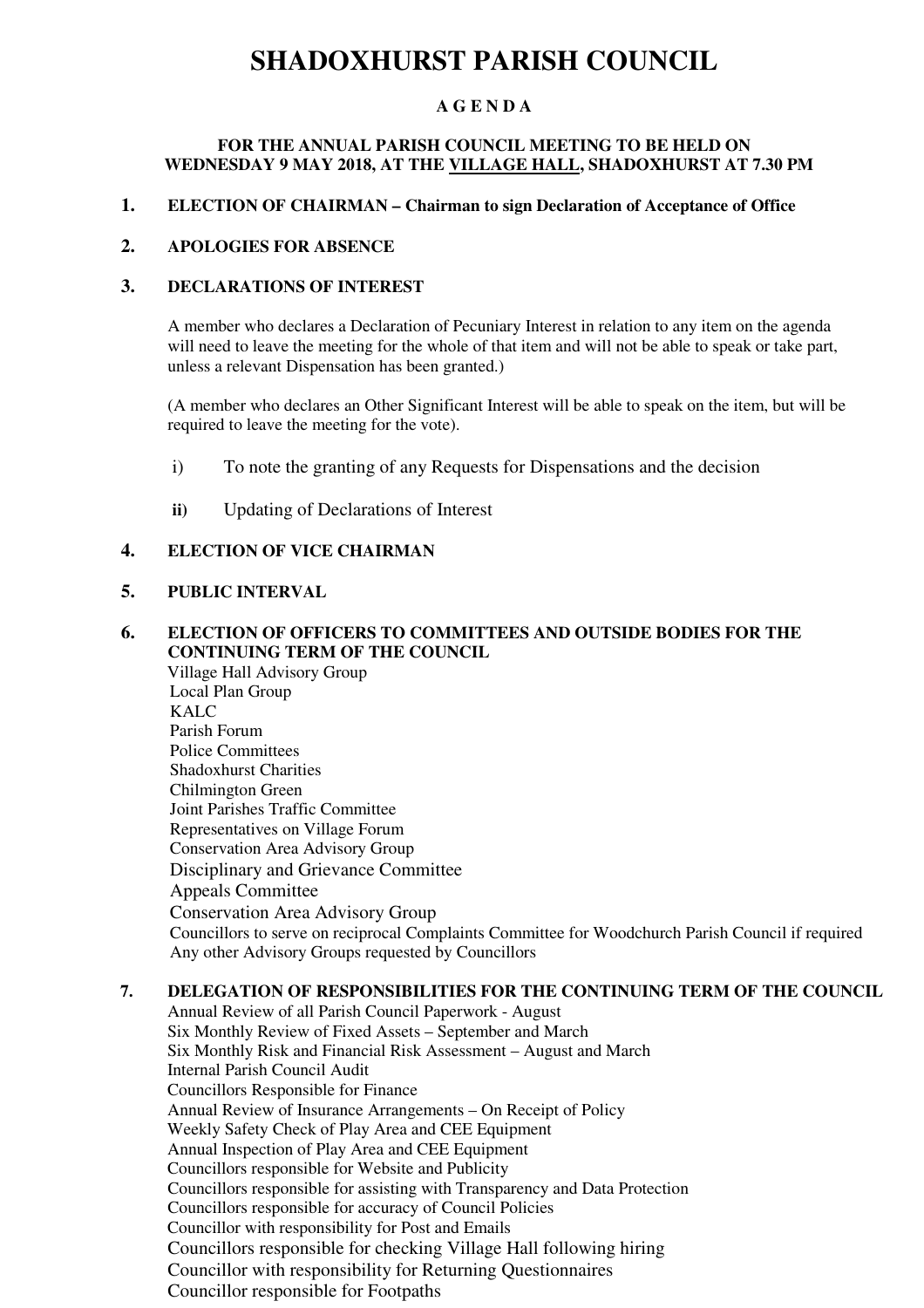Tree Warden Any other Responsibilities put forward at meeting

## **8. REVIEW AND ADOPTION OF STANDING ORDERS AND FINANCIAL REGULATIONS**

- **9. REVIEW OF LAND AND ASSETS BELONGING TO THE COUNCIL**
- **10. CONFIRMATION OF INSURANCE ARRANGEMENTS IN RESPECT OF ALL INSURABLE RISKS**  Renewal of Insurance for Year 2018/2019 Self Insurance of Parish Council Assets
- **11. REVIEW OF SUBSCRIPTIONS**
- **12. REVIEW OF COMPLAINTS PROCEDURE**
- **13. REVIEW OF THE COUNCIL'S POLICIES AND PRACTICES IN RESPECT OF ITS OBLIGATIONS UNDER THE FREEDOM OF INFORMATION AND DATA PROTECTION LEGISLATION**
- **14. REVIEW OF THE COUNCIL'S POLICY FOR DEALING WITH THE PRESS/MEDIA**
- **15. REVIEW OF THE COUNCIL'S EMPLOYMENT POLICIES/PROCEDURES**
- **16. REVIEW OF THE COUNCIL'S EXPENDITURE INCURRED UNDER THE POWER OF GENERAL COMPETENCE**
- **17. DETERMINING THE TIME AND PLACE OF ORDINARY MEETINGS UP TO AND INCLUDING THE NEXT ANNUAL GENERAL MEETING**
- **18. ACCEPTANCE OF MINUTES OF PREVIOUS MEETING**
- **19. MATTERS FOR REPORT ARISING FROM PREVIOUS MINUTES**  Items for discussion only. No decisions can be made under this heading
- **20. CHAIRMAN'S REPORT**
- **21. VILLAGE HALL, PAVILION, RECREATION FIELD AND VILLAGE GREEN**  Inspection of Village Hall Following Hiring General Issues relating to the Village Hall General Issues relating to the Pavilion Field/Car Park/Play Area/Village Sign Hiring Fees for Village Hall and Pavilion Provision of Community Exercise Equipment

## **22. CORRESPONDENCE AND GENERAL COUNCIL BUSINESS**

Correspondence Arrangements for dealing with Parish Council Post and Emails Website Risk Assessment Storage of Parish Council Documents Retention and Storage of Post and Emails IT Security and Good Housekeeping Compliance with Transparency Code Compliance with Data Protection Legislation Storage of Computer Records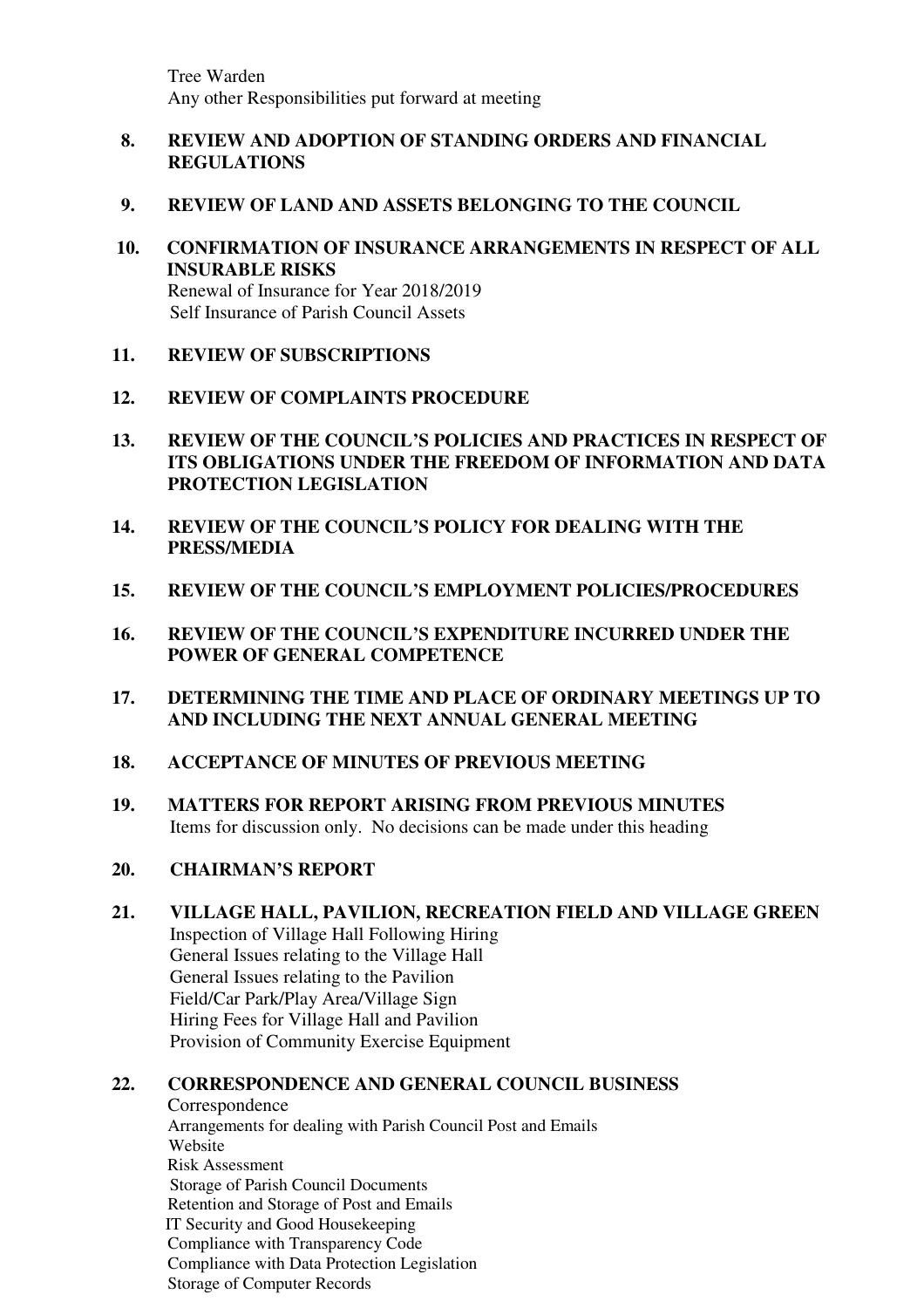Social Media Policy Terms of Refence for Finance and Policy Committee Lorry Watch/Speed Watch Village Forum Fete Parking Conservation Area Advisory Group Emergency Planning Lighting in Village Hall

## **23. FINANCE**

Internal Auditors Report Review of Effectiveness of Internal Auditor Review of System of Internal Control Consideration of the Findings of the Review by Members of the Meeting as a whole Approval of the Annual Governance Statement by the members meeting as a whole – Section 1 Signature and Dating of the Statement by the person presiding at the meeting and Clerk – Section 1 Consideration of the Accounting Statements by the members meeting as a whole Approval of the Accounting Statements by the members meeting as a whole – Section 2 Signature and Dating of the Accounting Statements by the person presiding at the meeting – Section 2 Review of Direct Debits Accounts to be paid Bank Balance Review of Salaries

## **24. PLANNING**

Applications received by the date of this agenda will be shown on the attached Planning Application Record.

 Other applications may be discussed if they are received after the date of publication and councillors do not consider them to be contentious. Please contact the Clerk for further information.

Chilmington Green

Local Plan

Storage of Planning Applications

### **25. OUTSIDE REPORTS** Footpaths

## **26. VILLAGE RESPONSIBILITIES**

**27. HIGHWAYS/PUBLIC RIGHTS OF WAY**  Items to be reported to Kent Highways/PROW Parking outside of Rectory Bungalows

## **28. FORUM FOR EXCHANGE OF INFORMATION BETWEEN COUNCILLORS**  Items for discussion only. No decisions can be made under this heading.

*Parish Clerk*  2 May 2018